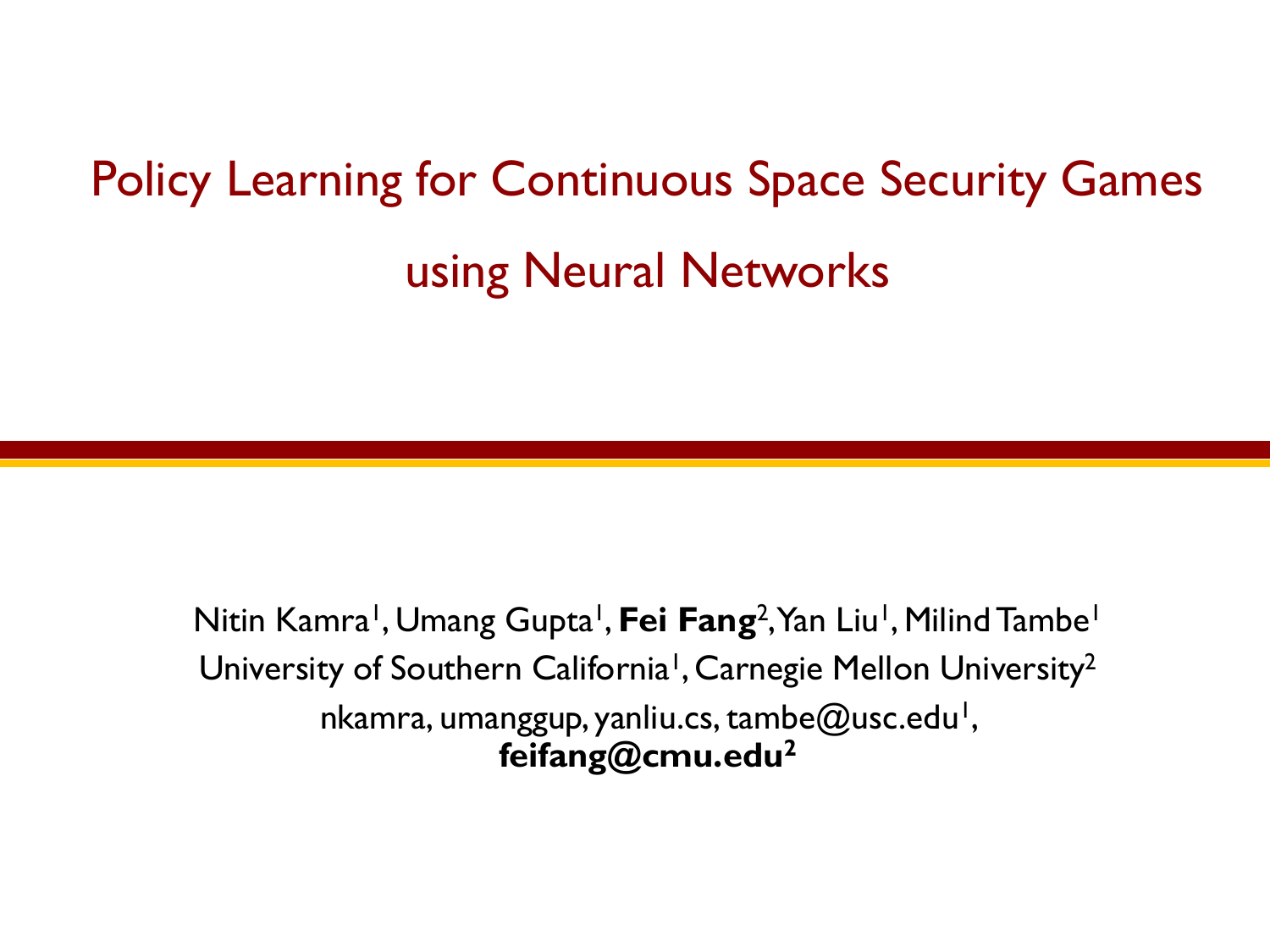# Stackelberg Security Game (SSG)

#### A leader-follower game with broad applications





Environmental Resources **Endangered Wildlife** Fisheries



Physical Infrastructure Transportation Networks Cyber Systems





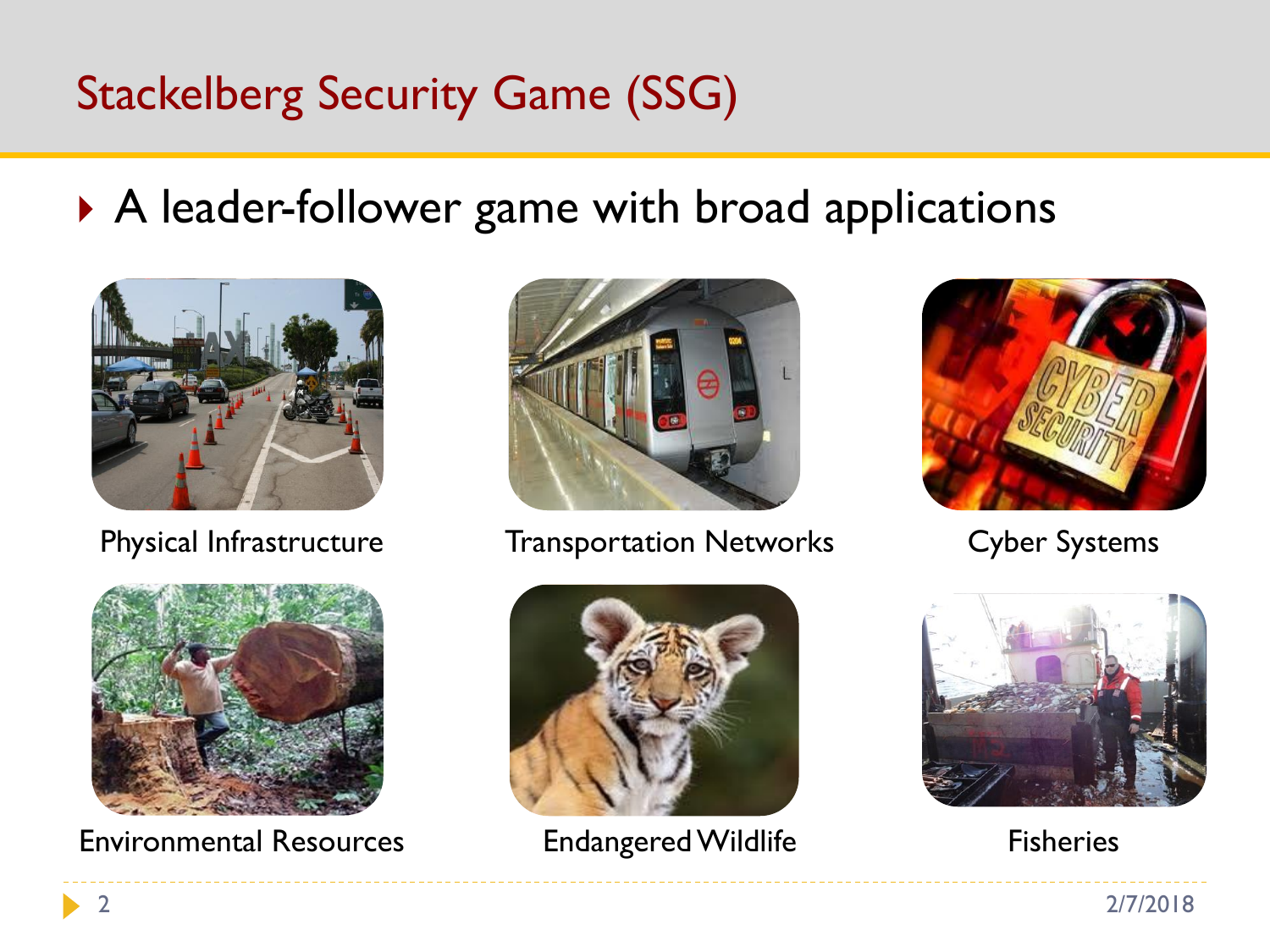# Stackelberg Security Game (SSG)

- ▶ A leader-follower game with broad applications
- ▶ Basic model:
	- **Defender allocate limited resources to protect targets**
	- Attacker choose a target to attack after surveillance
	- Goal: Find optimal defender strategy

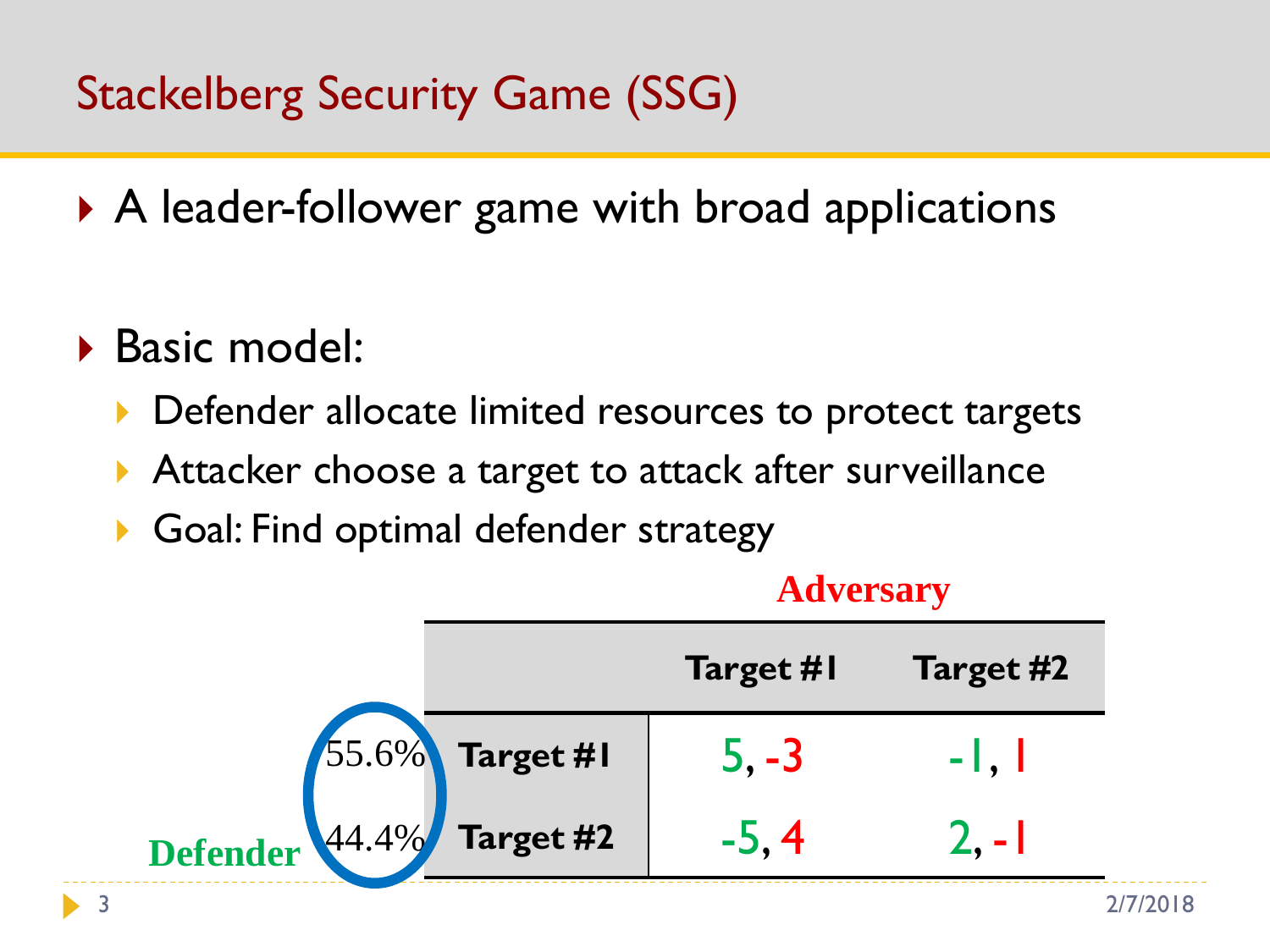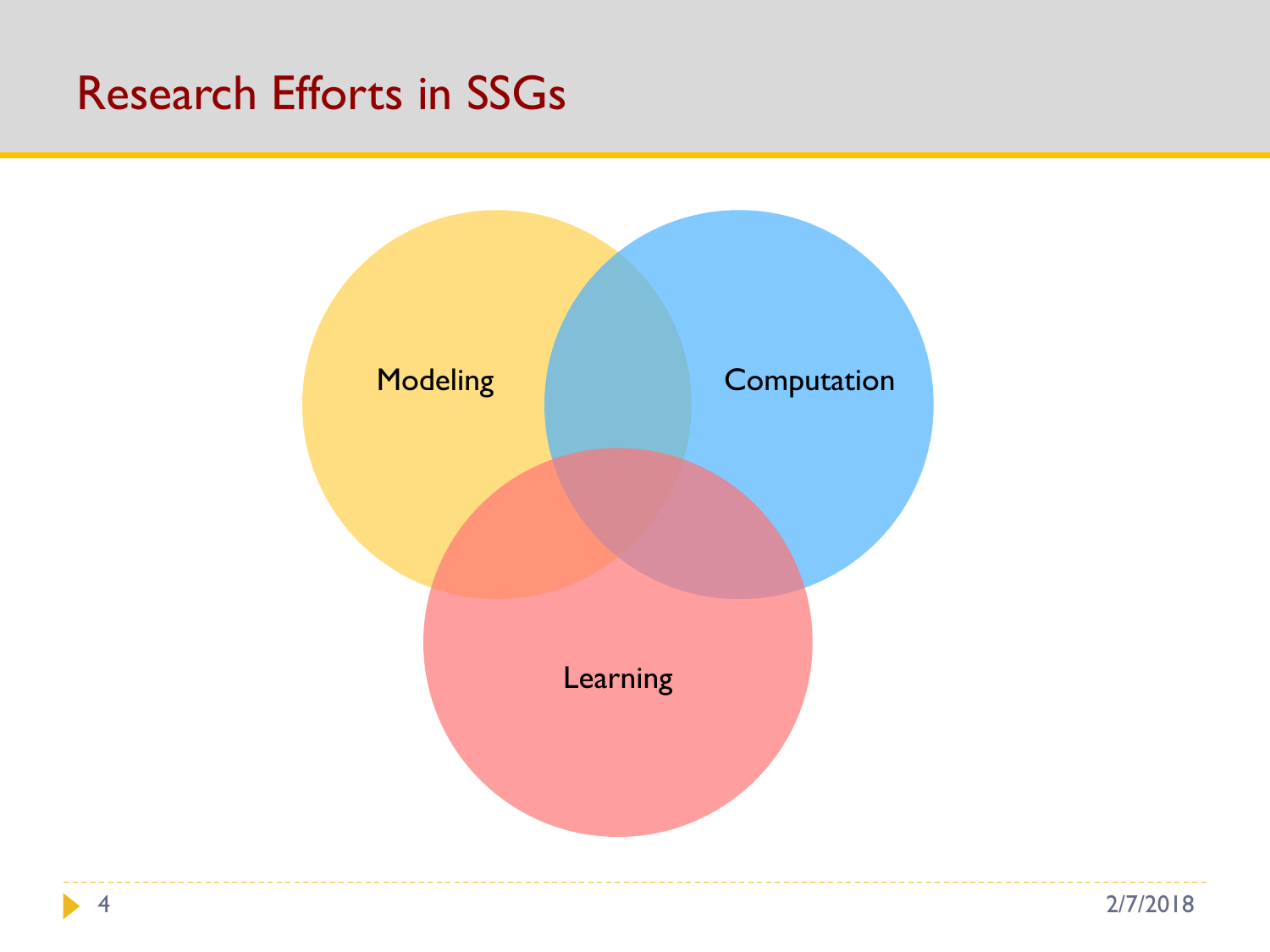- ▶ Model and address complex real world problems
	- **Continuous space/time** 
		- ▶ Fang et al., 2013; Gan et al., 2017
	- Repeated/Sequential/Dynamic interaction
		- ▶ Fang et al., 2015; Lisy et al., 2016
	- $\blacktriangleright$  Information
		- Durkota et al., 2015; Xu et al., 2018
- $\triangleright$  Solution approaches for continuous space/time
	- **Discretization** 
		- **▶ Fang et al., 2016**
	- ▶ Exploit special spatio-temporal structure, e.g., symmetric circular shaped forest
		- ▶ Johnson et al., 2012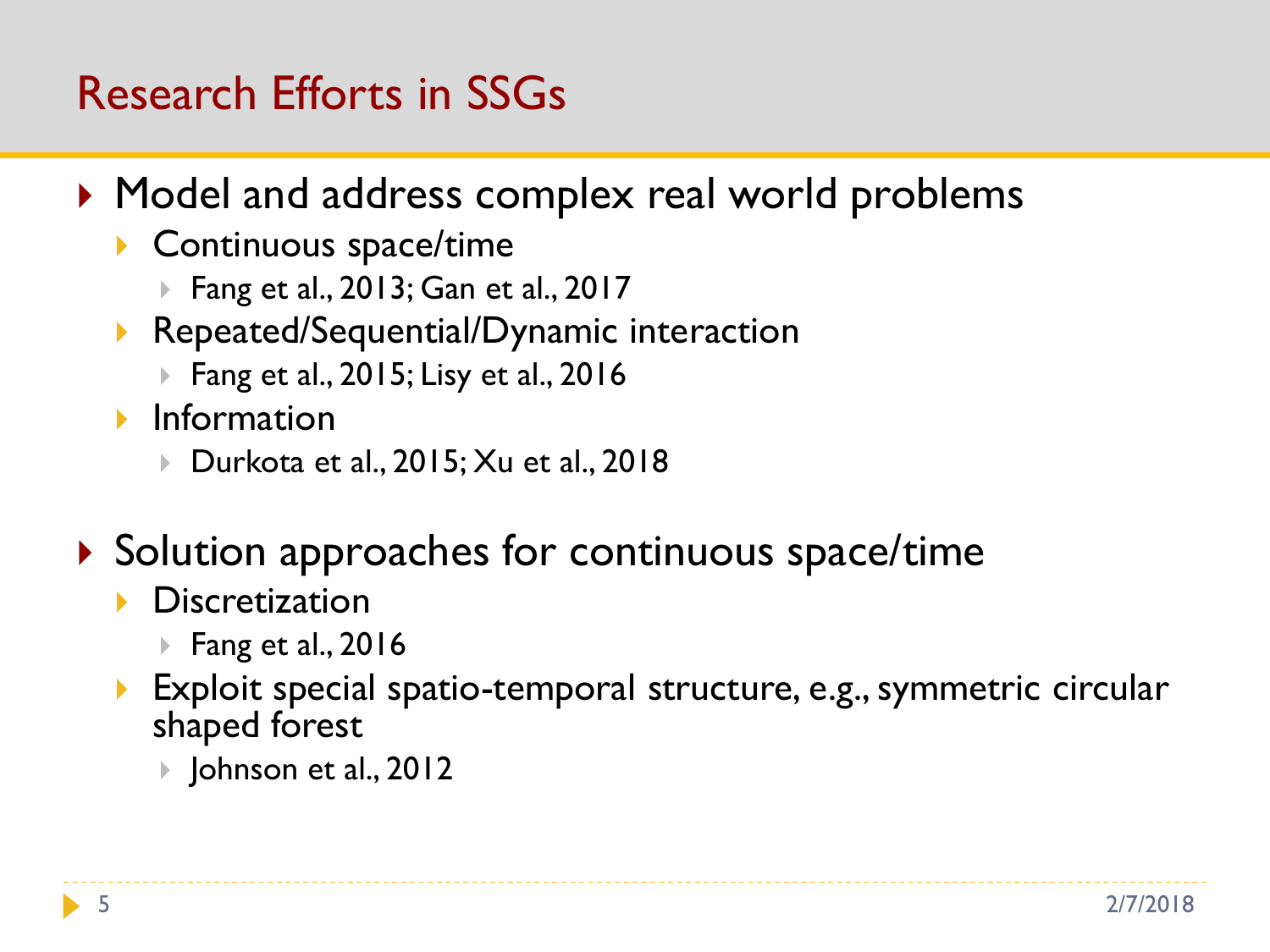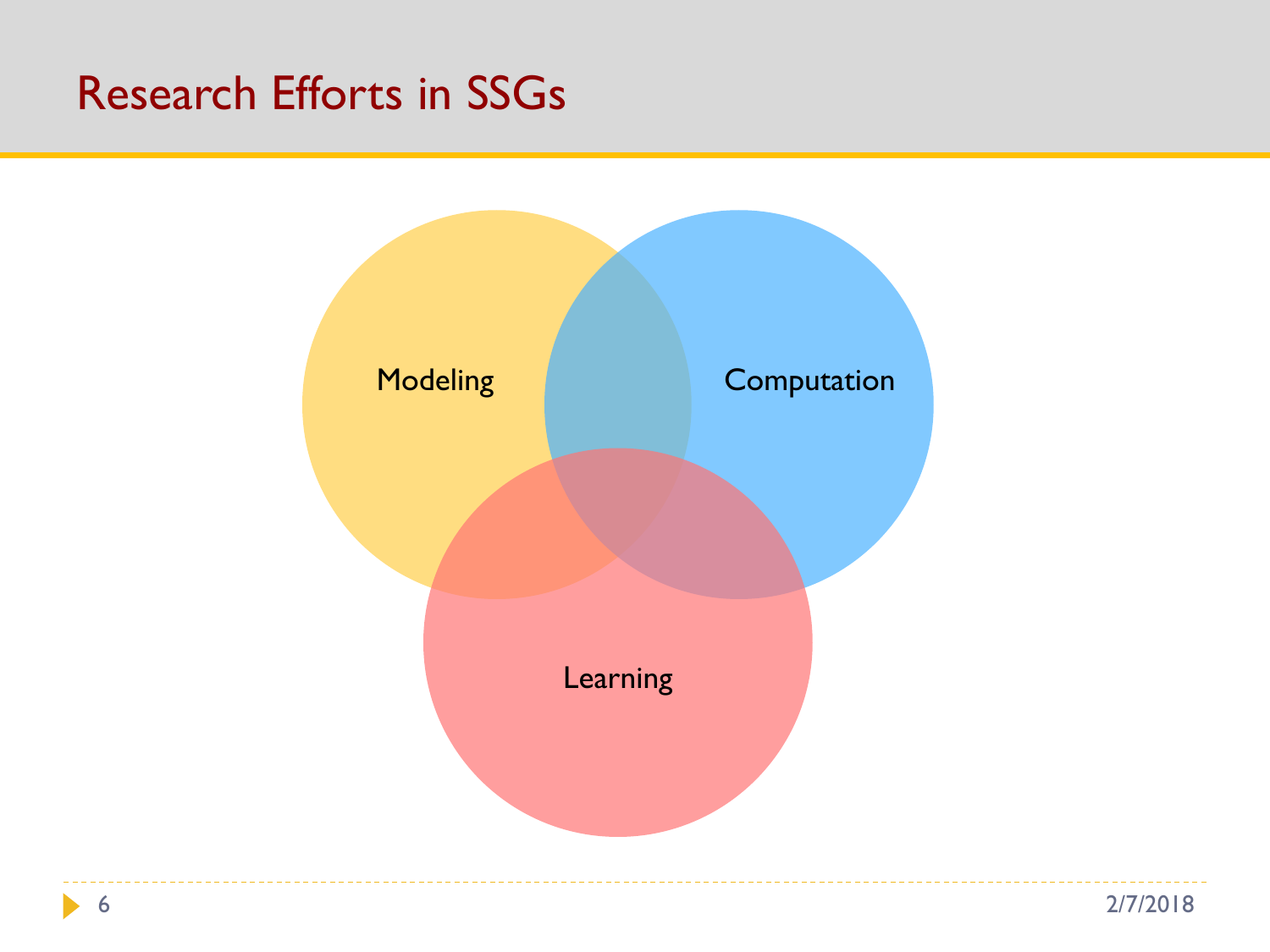- ▶ Compute optimal defender strategy
	- Scaling up
		- Bosanskýet al., 2015; Kiekintveld et al., 2009; Basilico et al., 2012
	- **I** Uncertainty & Robustness
		- Haskell et al., 2014; Jiang et al., 2013; Nguyen et al., 2015; Bo et al., 2011
- $\triangleright$  Solution approaches for scaling up
	- Mathematical Programming based approaches
		- Conitzer & Sandholm, 2006; Paruchuri et al., 2008; Jain et al., 2011
	- **Abstraction** 
		- **▶ Basak et al., 2016**
	- Gradient descent
		- **Amin et al., 2016**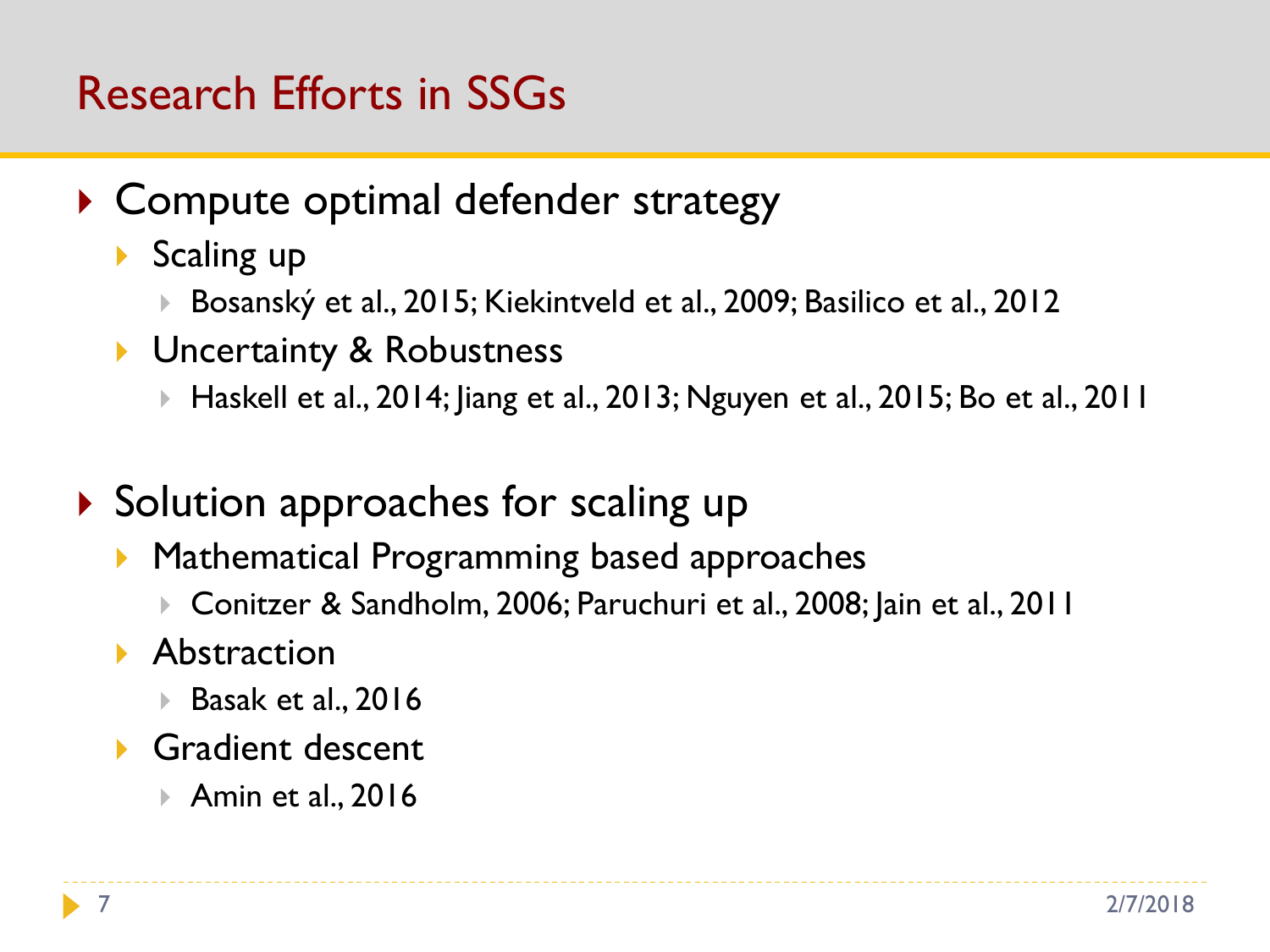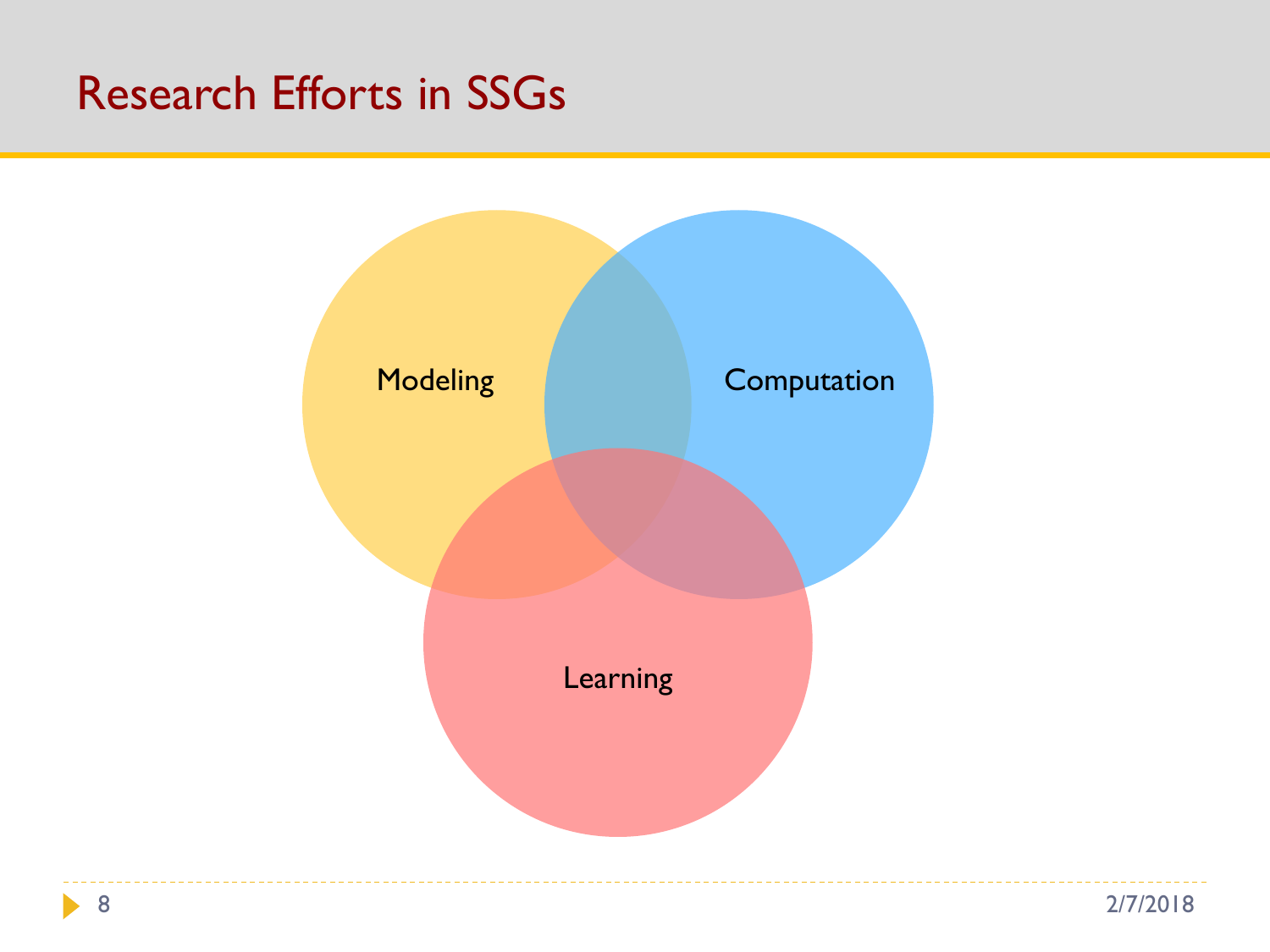- ▶ Learn key elements in games
	- Payoff
		- Blum et al., 2014; Balcan et al., 2015
	- **Opponent behavior** 
		- Yang et al., 2014; Kar et al., 2016; Nguyen et al., 2016; Sinha et al., 2016; Haghtalab et al., 2016

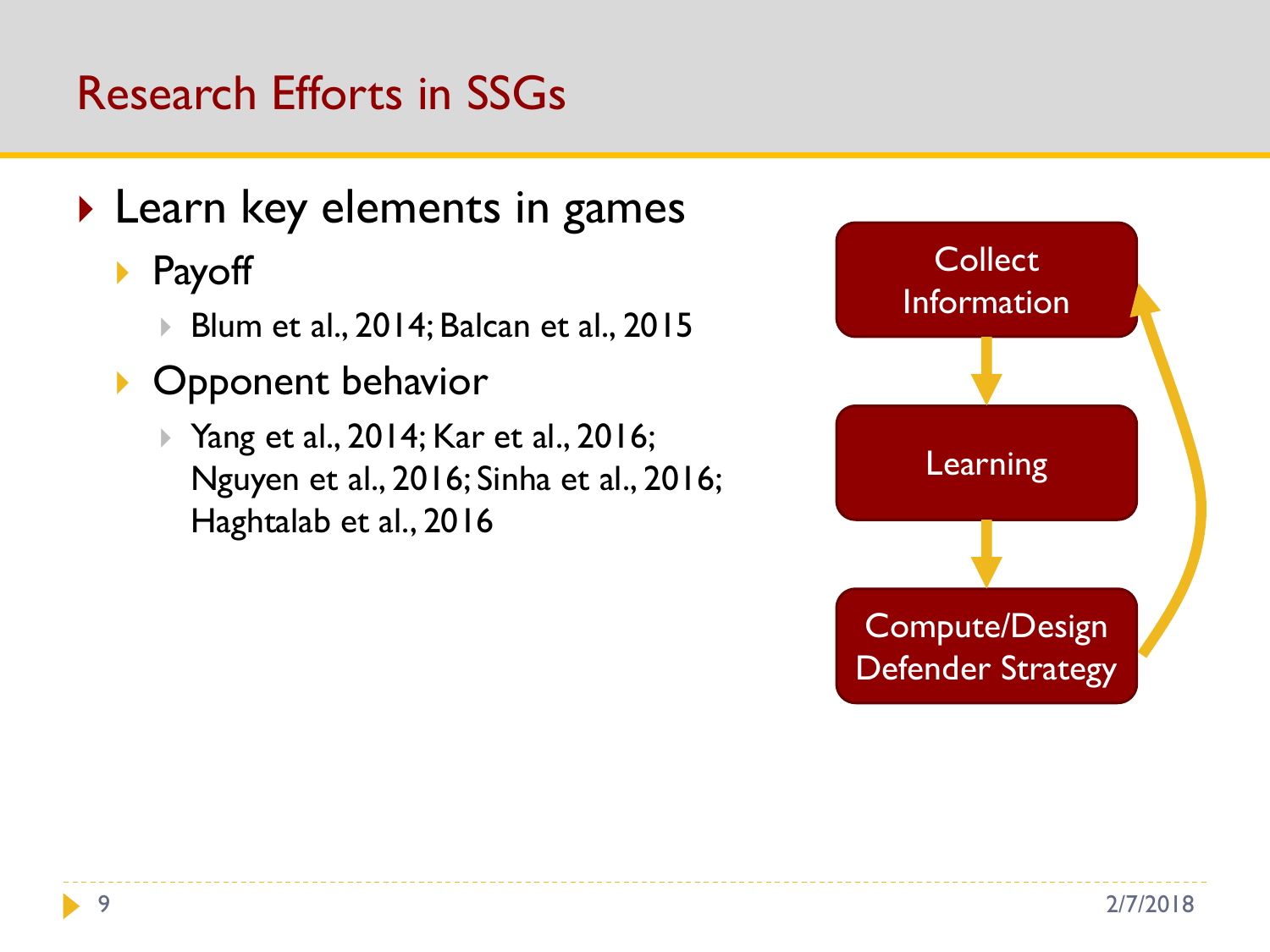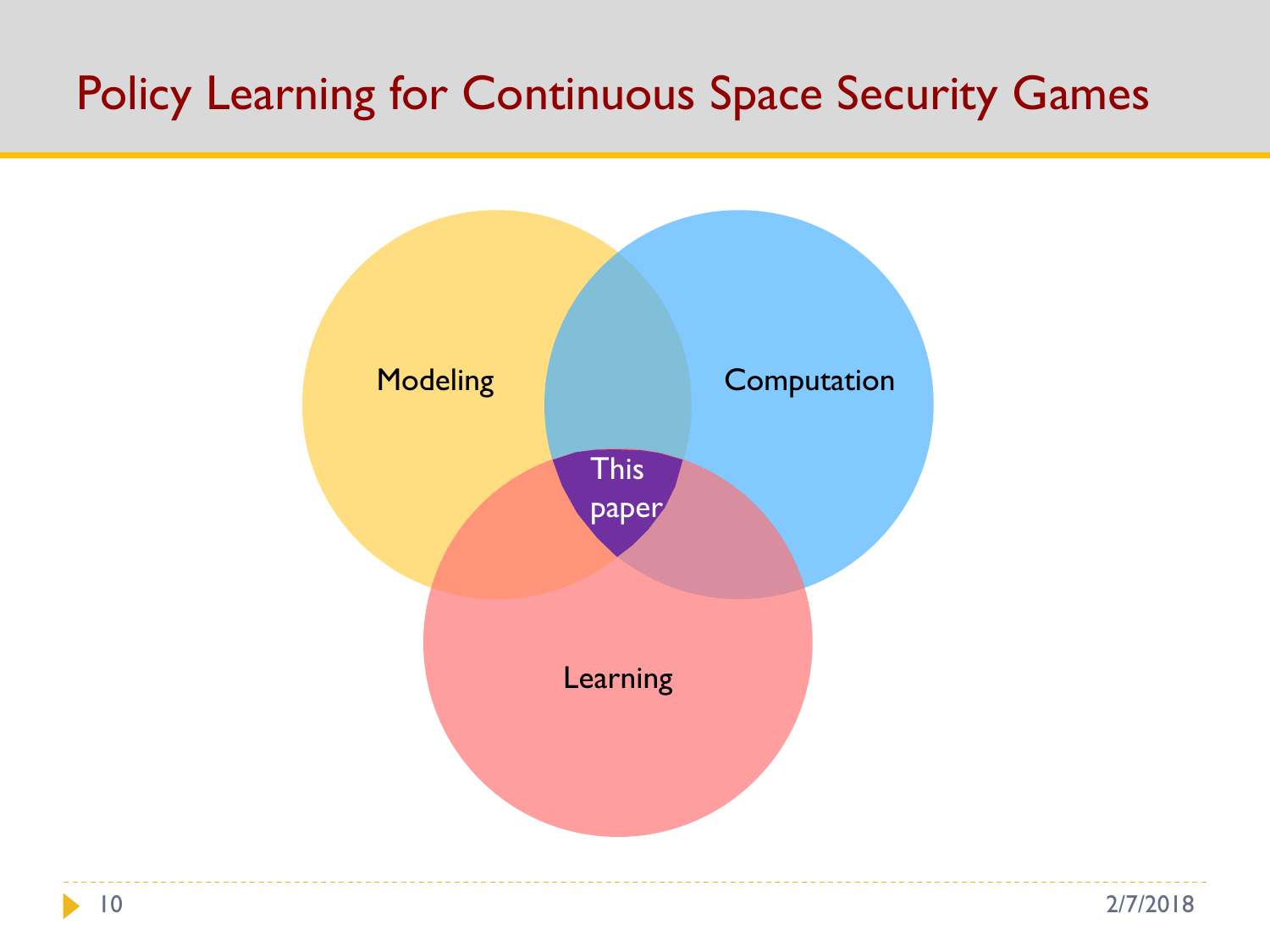▶ This paper: Compute optimal defender policy through policy learning from self play



## ▶ Contributions

- A new way of handling continuous space security games
- Augment existing toolbox for computing optimal strategy
- Learn a "policy": mapping from game elements to strategy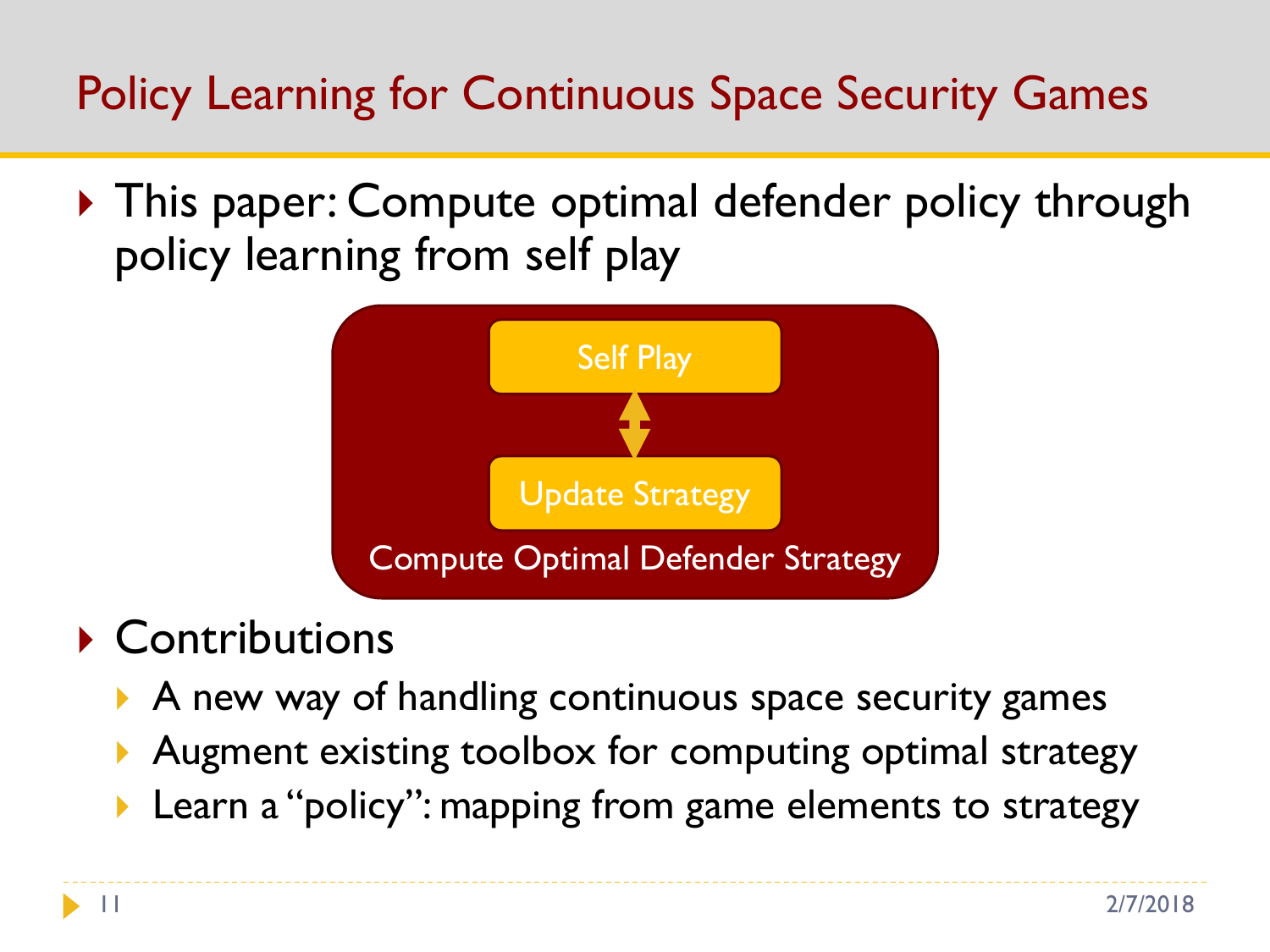- Green dots: Valuable trees
- **Blue circles: Defender location**
- ▶ Red circles: Logging locations
- ▶ Goal: Find defender strategy or defender policy
	- Tree distribution  $\rightarrow$  defender strategy

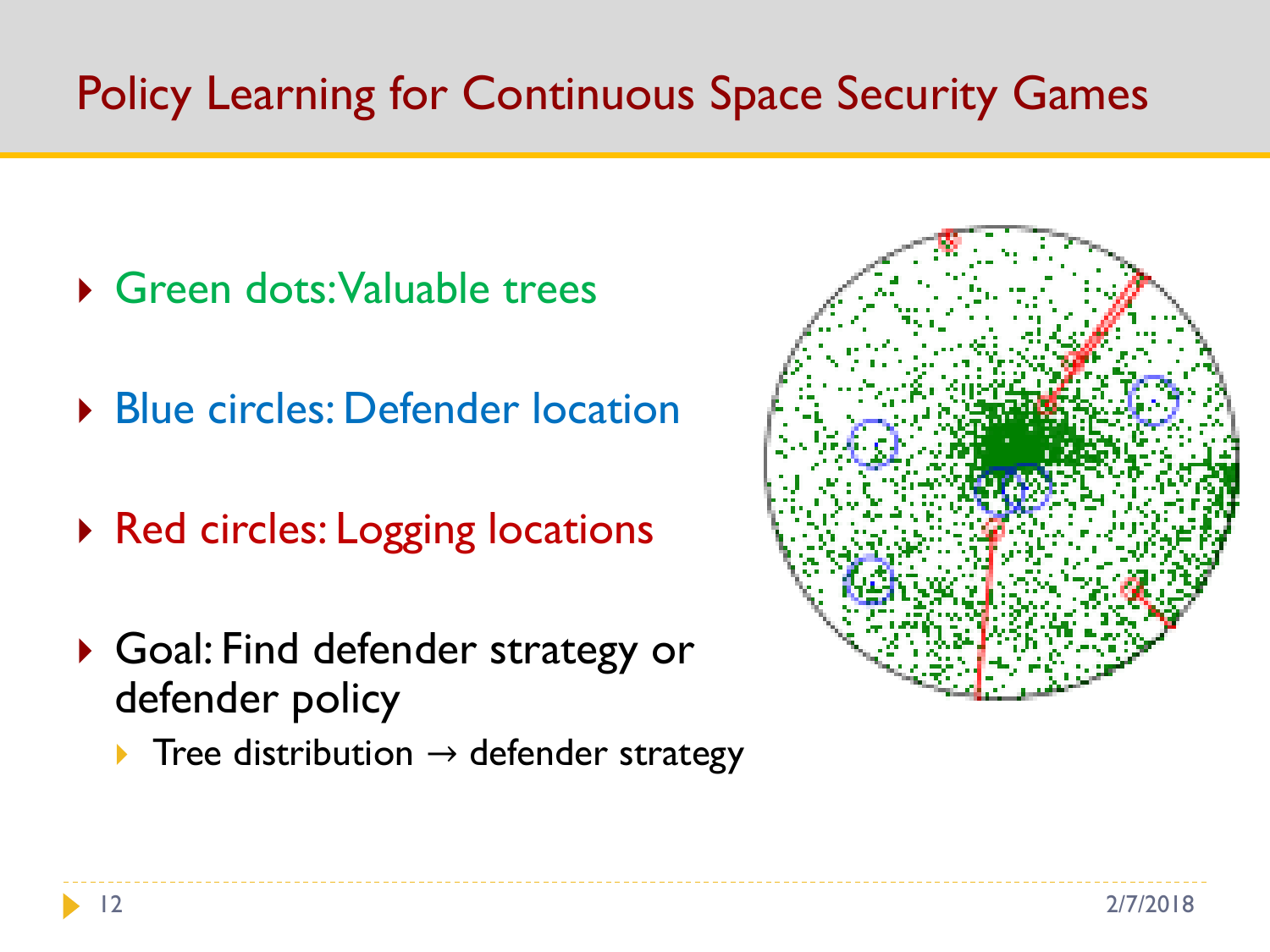- Represent defender policy with CNN
	- Image $\rightarrow$ Mean/Std of radius and angle ( $\rightarrow$ Guard location)
- ▶ Attacker's policy represented in a similar way

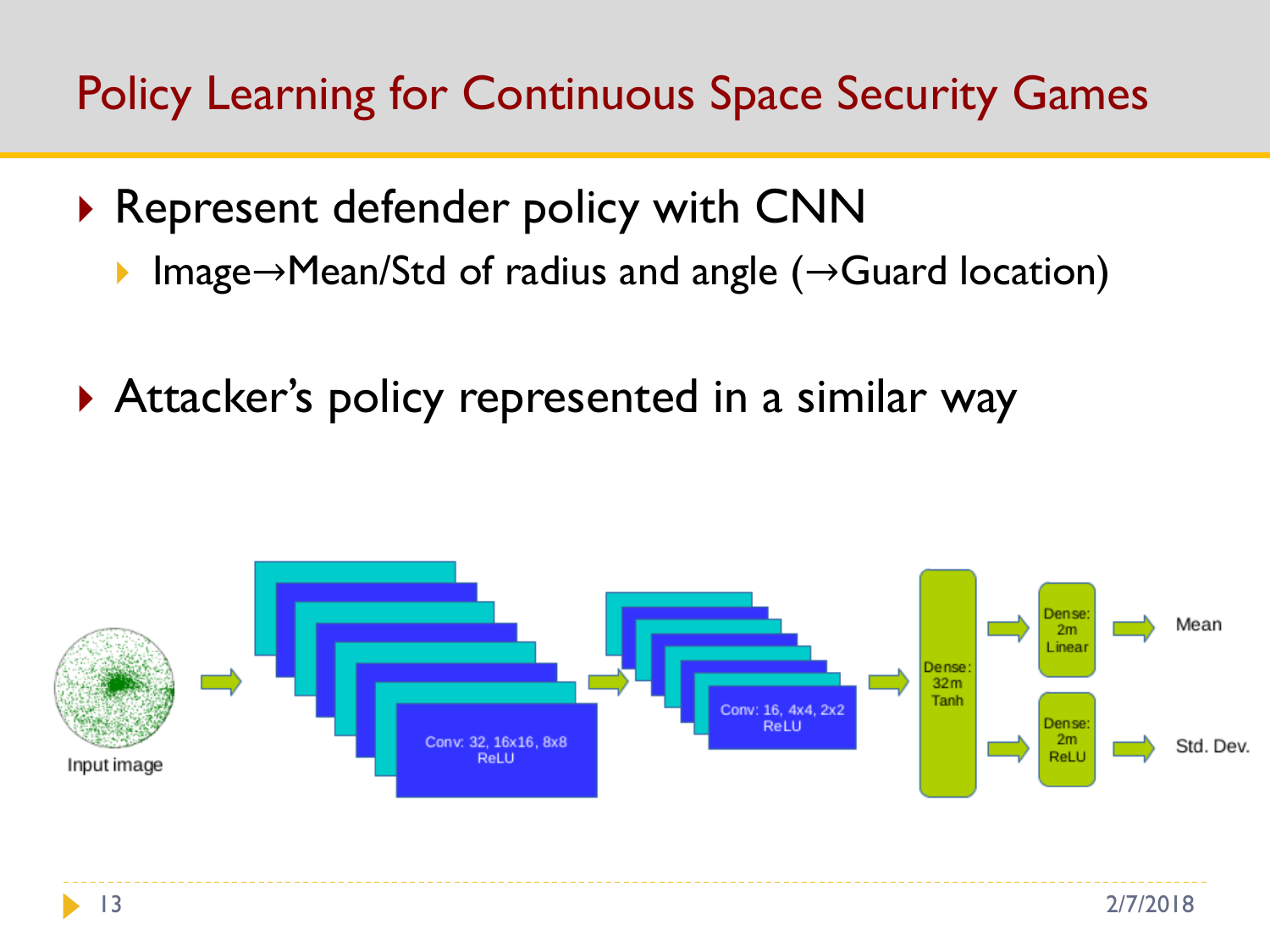Algorithm 1: OptGradFP

Initialization. Initialize policy parameters  $w_D$  and  $w_O$ , replay memory *mem*; for ep in  $\{0, \ldots, e_{p_{max}}\}$  do Simulate  $n_s$  game play. Sample game setting and actions from current policy  $\pi_D$ and  $\pi_{\Omega}$   $n_s$  times, save in *mem*; Replay for defender. Draw  $n_b$  samples from mem, resample defender action from current policy  $\pi_D$ ; Update parameter for defender. Update defender policy parameter  $w_D := w_D + \frac{\alpha_D}{1 + e_D \beta_D} * \nabla_{w_D} J_D;$ Replay for attacker. Draw  $n_b$  samples from *mem*, resample attacker action from current policy  $\pi_{\scriptscriptstyle O}$ ; Update parameter for attacker. Update attacker policy parameter  $w_0 := w_0 + \frac{\alpha_0}{1 + e \beta_0} * \nabla_{w_0} J_0$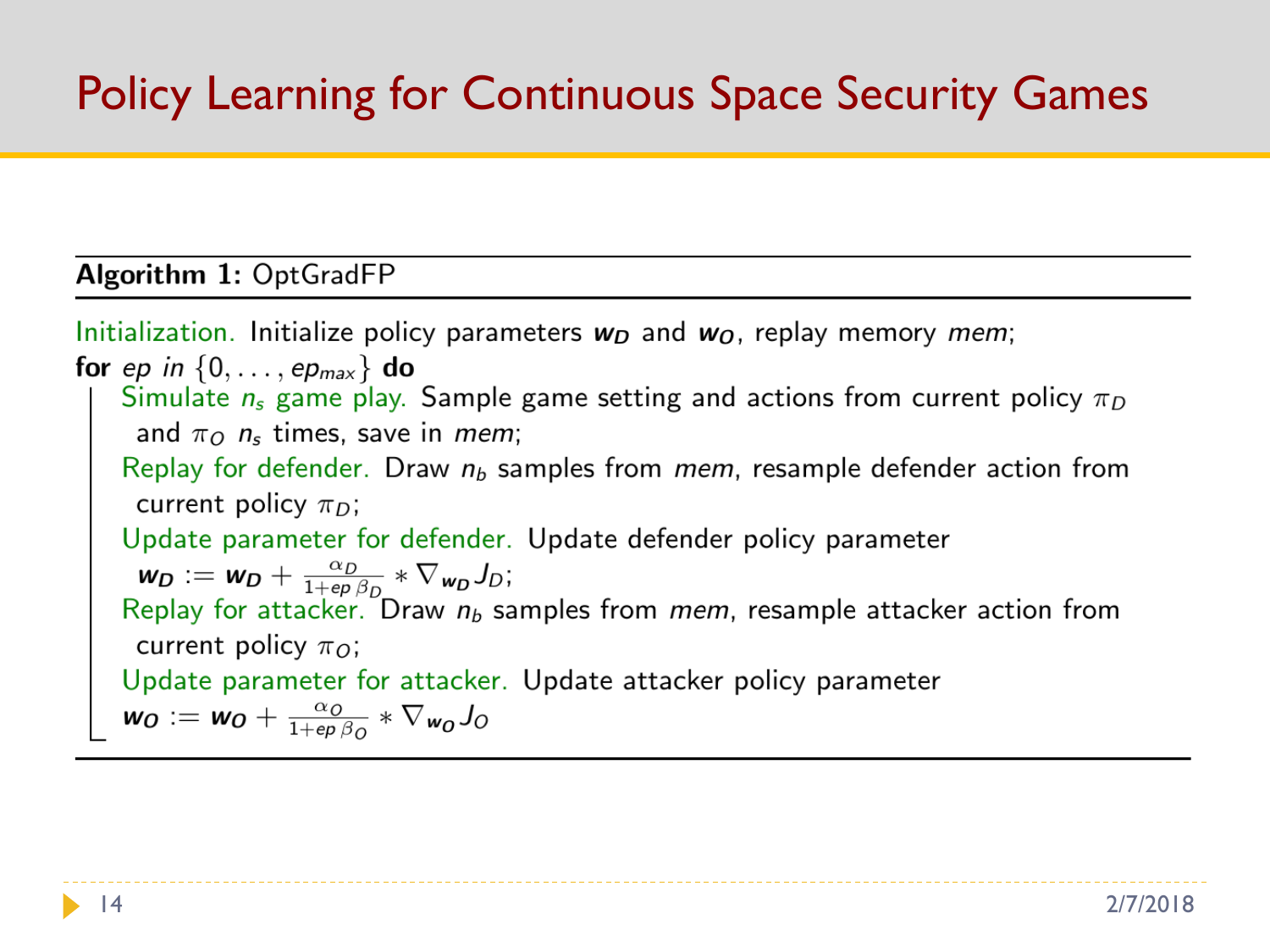

- ▶ Multiple game state
	- Train on 1000 forest states, predict on unseen forest state
	- ▶ 7 days for training, Prediction time 90 ms